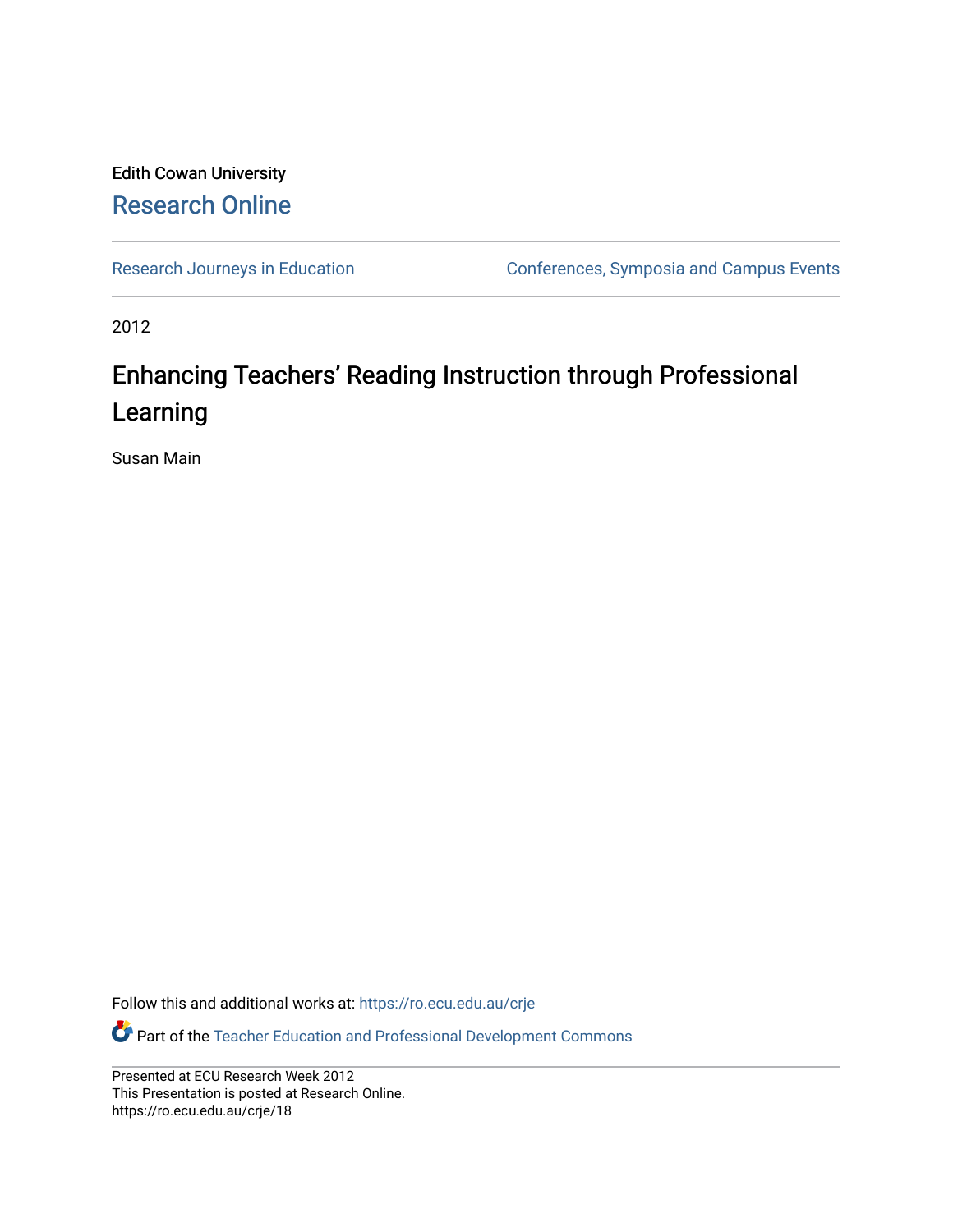

# **Enhancing Teachers' Reading Instruction through Professional Learning**

PhD Candidate: Susan MainSupervisors: Associate Professor Deslea Konza Professor Mark Hackling Associate Professor Graeme Lock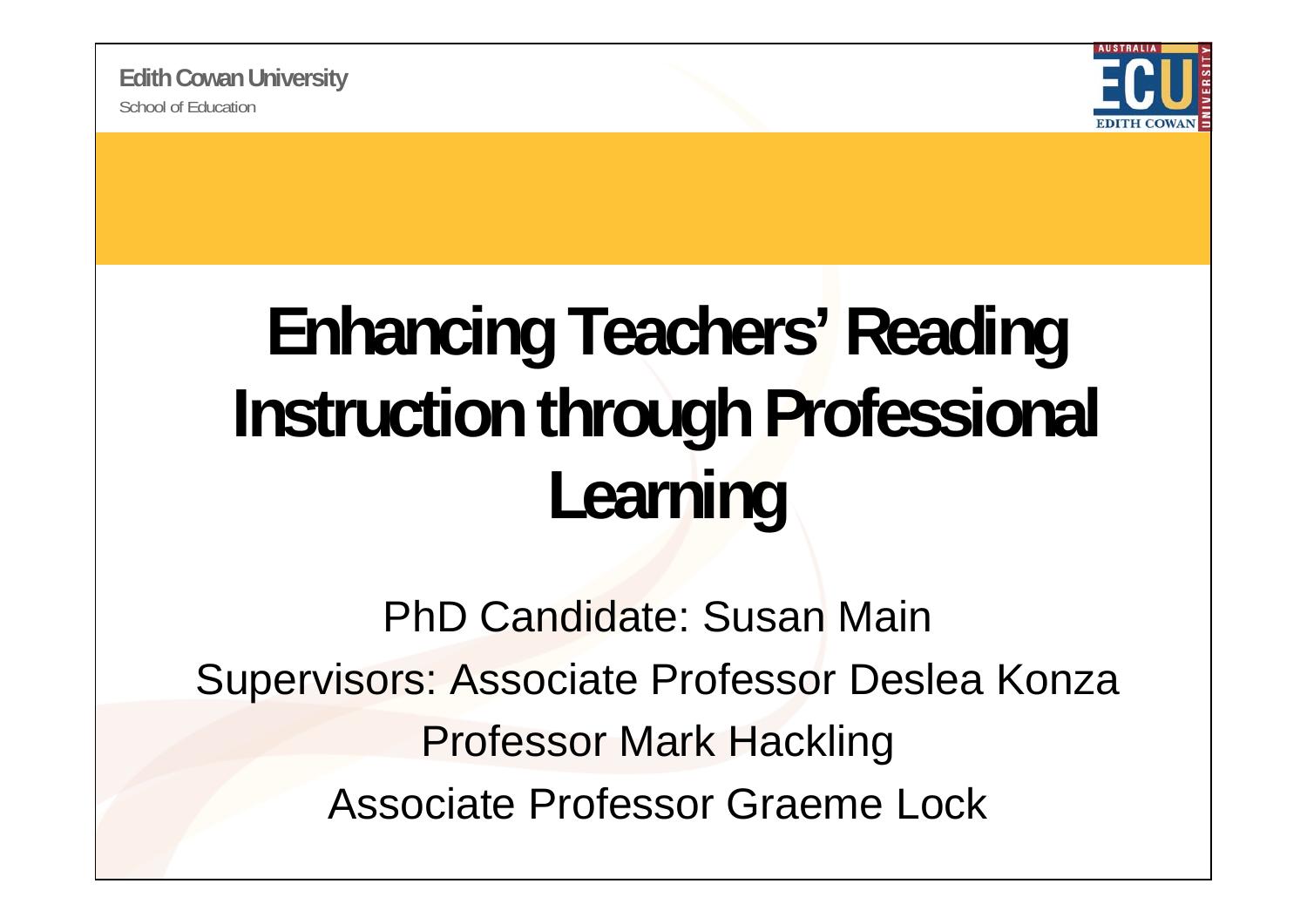

#### The Research

This research explored the classroom practices of six teachers within three schools who were involved in a professional learning experience. These six teachers were part of <sup>a</sup> cohort of 60 teachers undertaking professional learning focused on increasing their knowledge of effective literacy practices.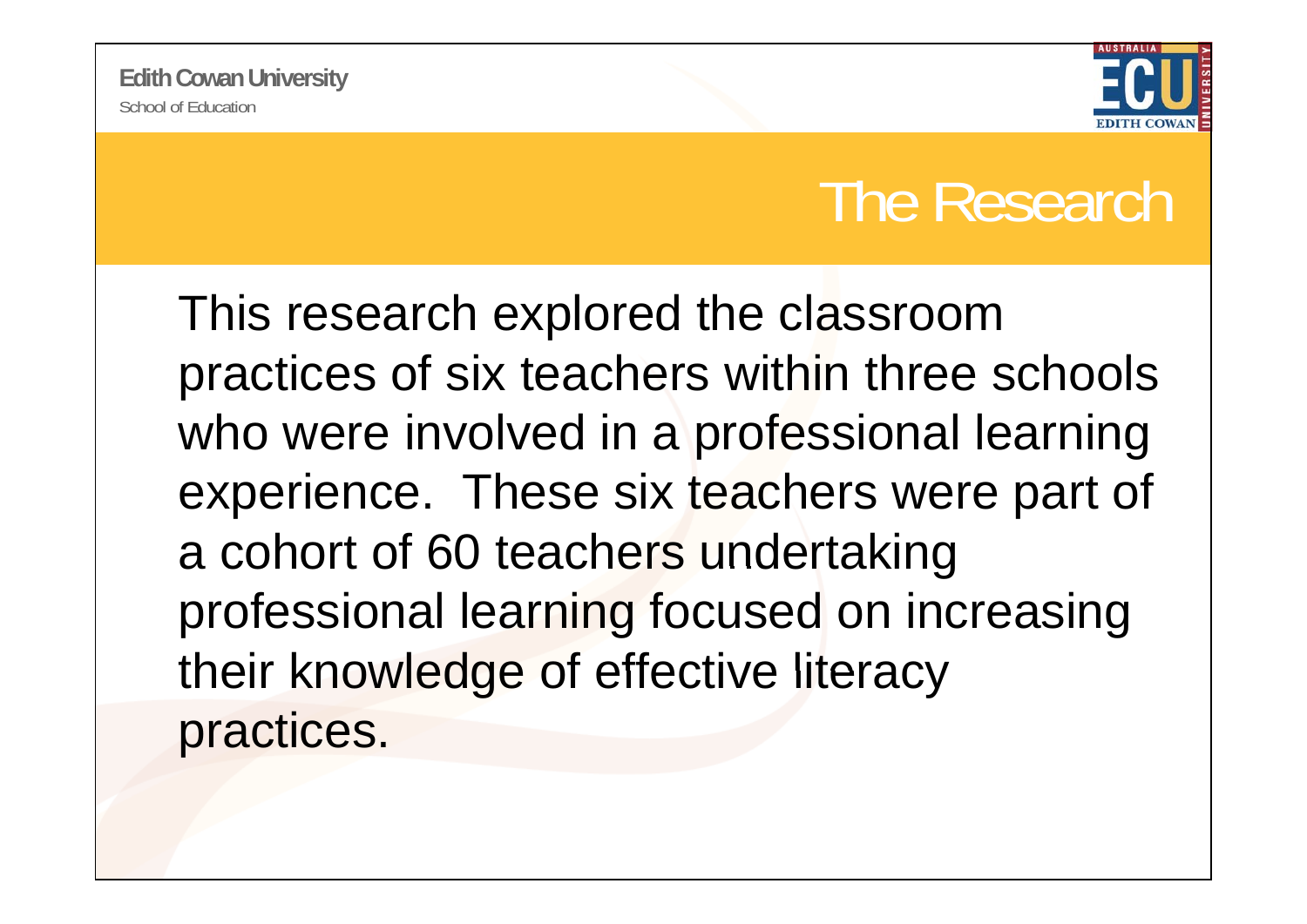

#### The Professional Learning

Professional learning, as conceptualized by Fullan, Hill and Crévola (2006), involves teachers in ongoing learning both individually and collectively. Therefore it can be seen to incorporate both professional development activities and involvement in professional learning communities.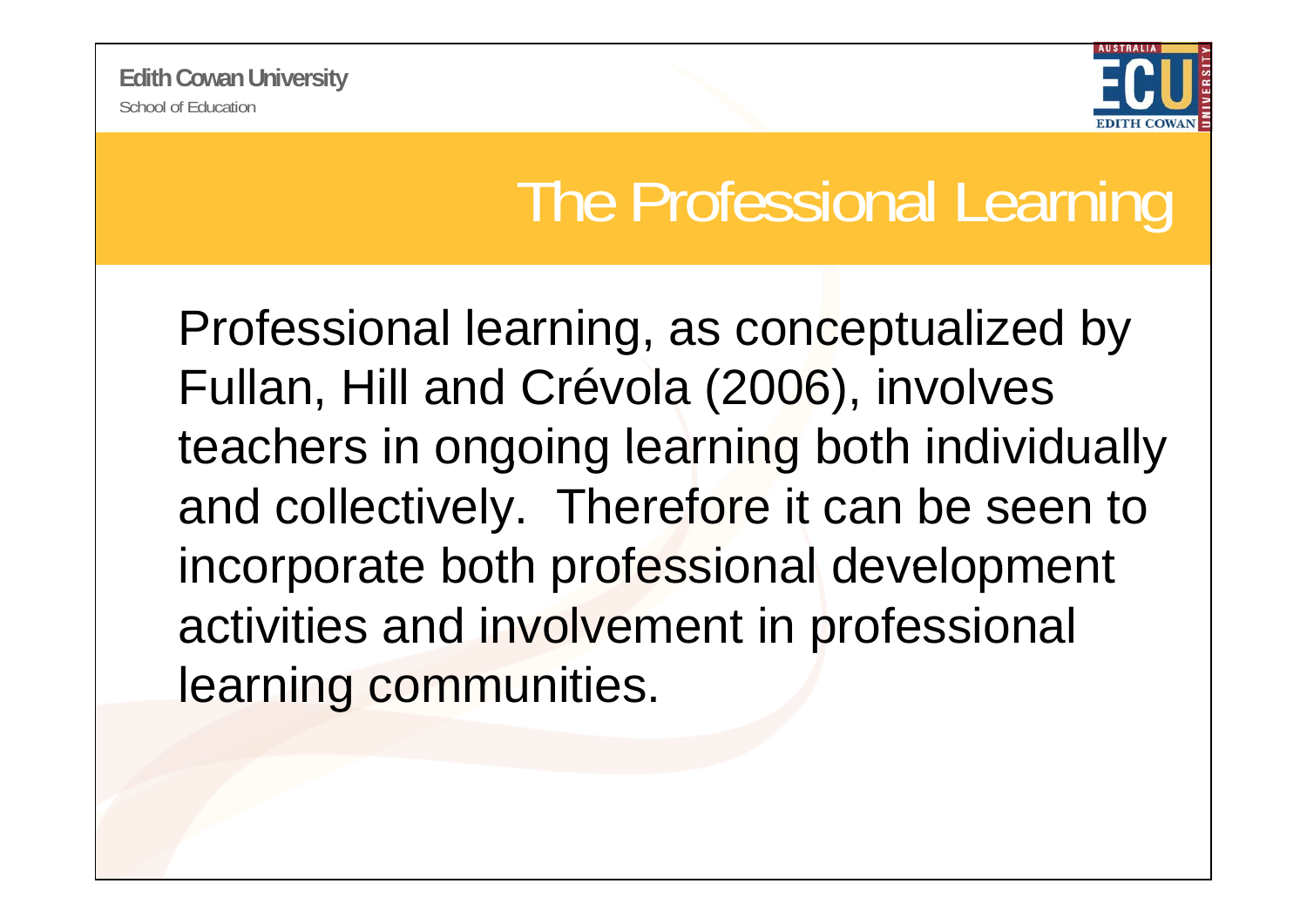

### The Professional Learning

- Moats (1994, 1999, 2009) has consistently expressed concern about the preparedness of teachers to teach reading.
- She suggests that there is a focus "program selection, school organization, and student test scores – not teachers, the contexts in which they teach, or the leadership and professional development required to ensure 'teacher quality'" (2009, p. 387).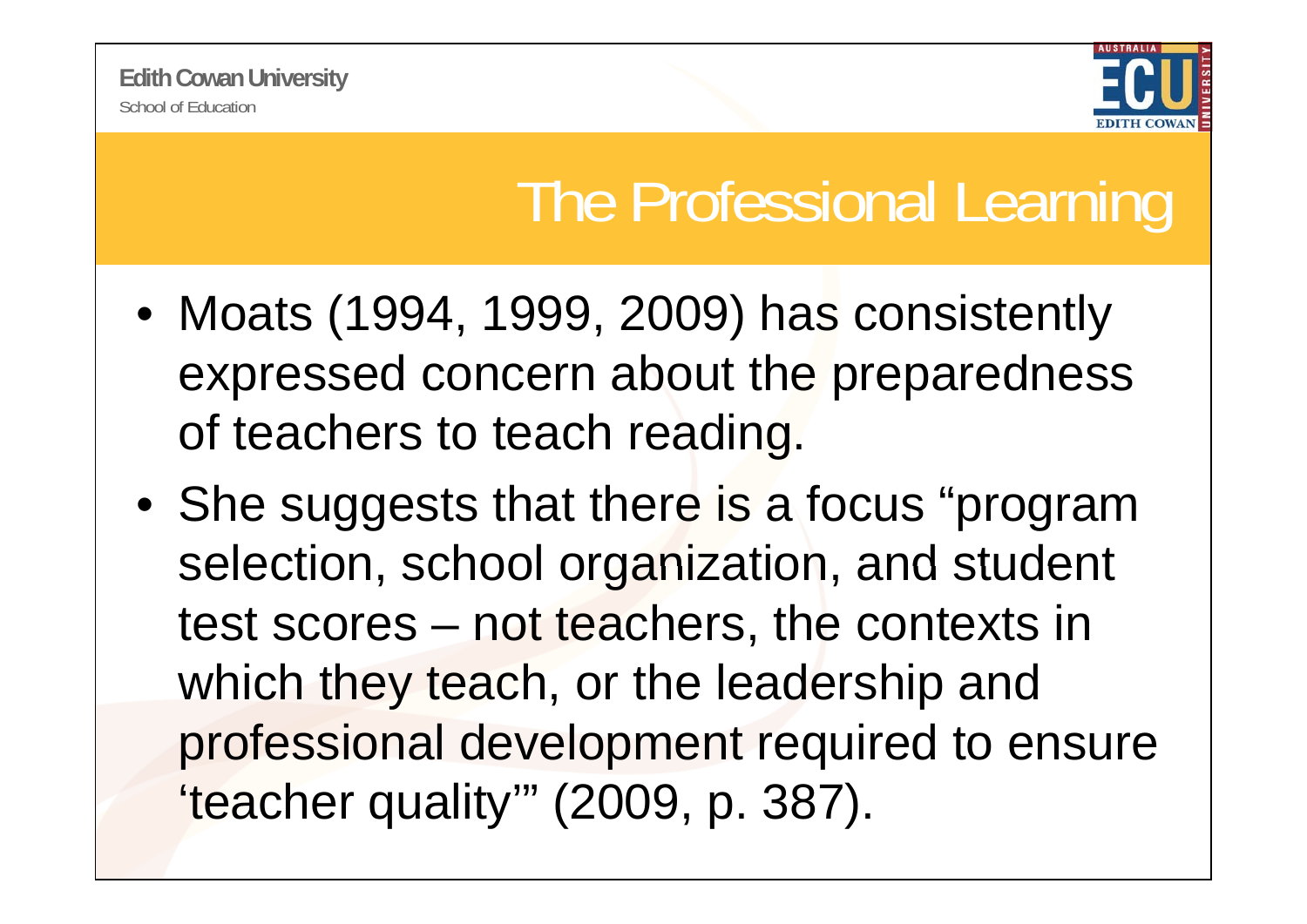

## The Methodology

"Richly developed portrayals of expertise in teaching are rare" (Shulman, 1987, p. 1)

A case study approach provides descriptive data for explanatory purposes as well as to test explanations for why specific events have occurred (Yin, 1981)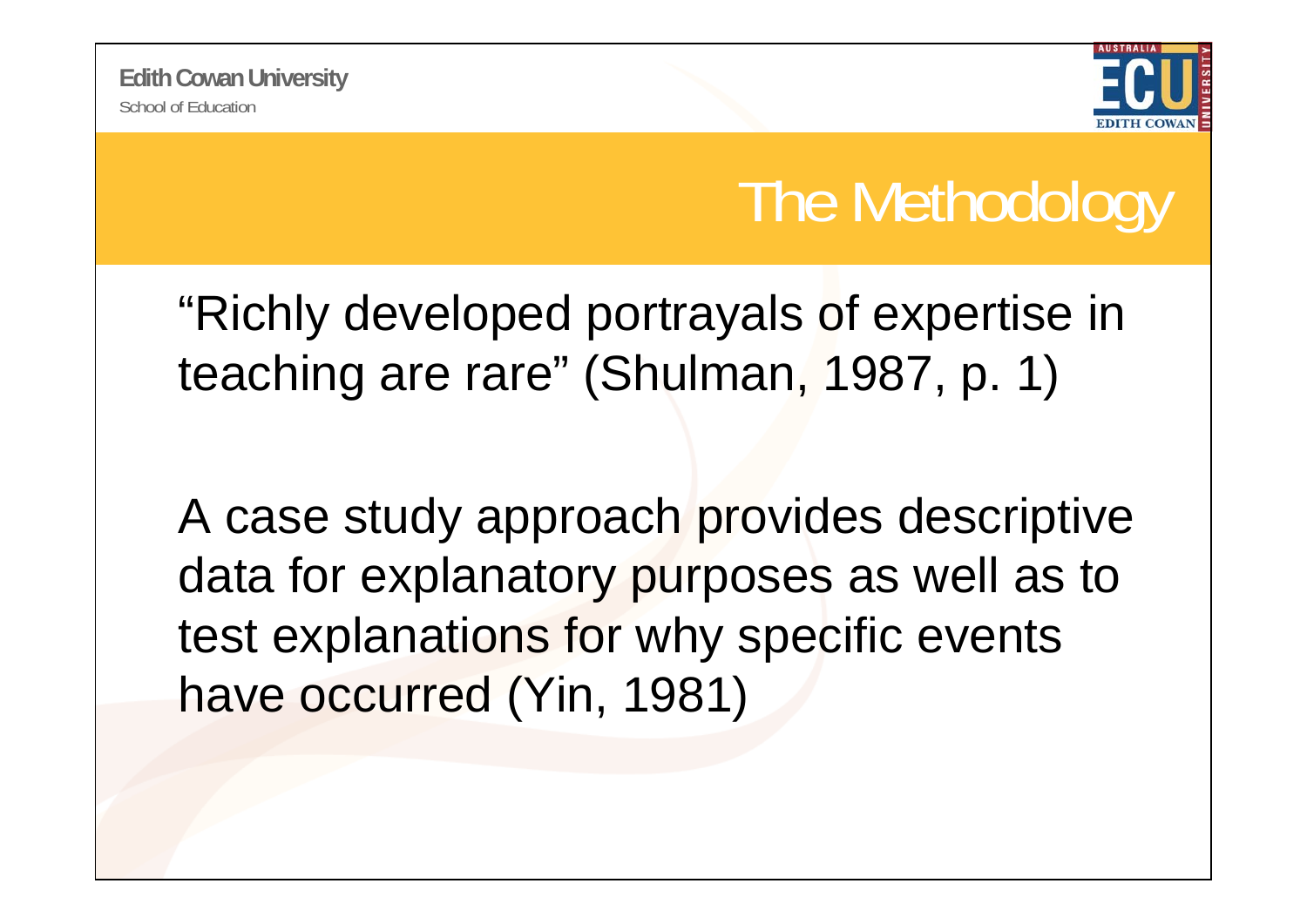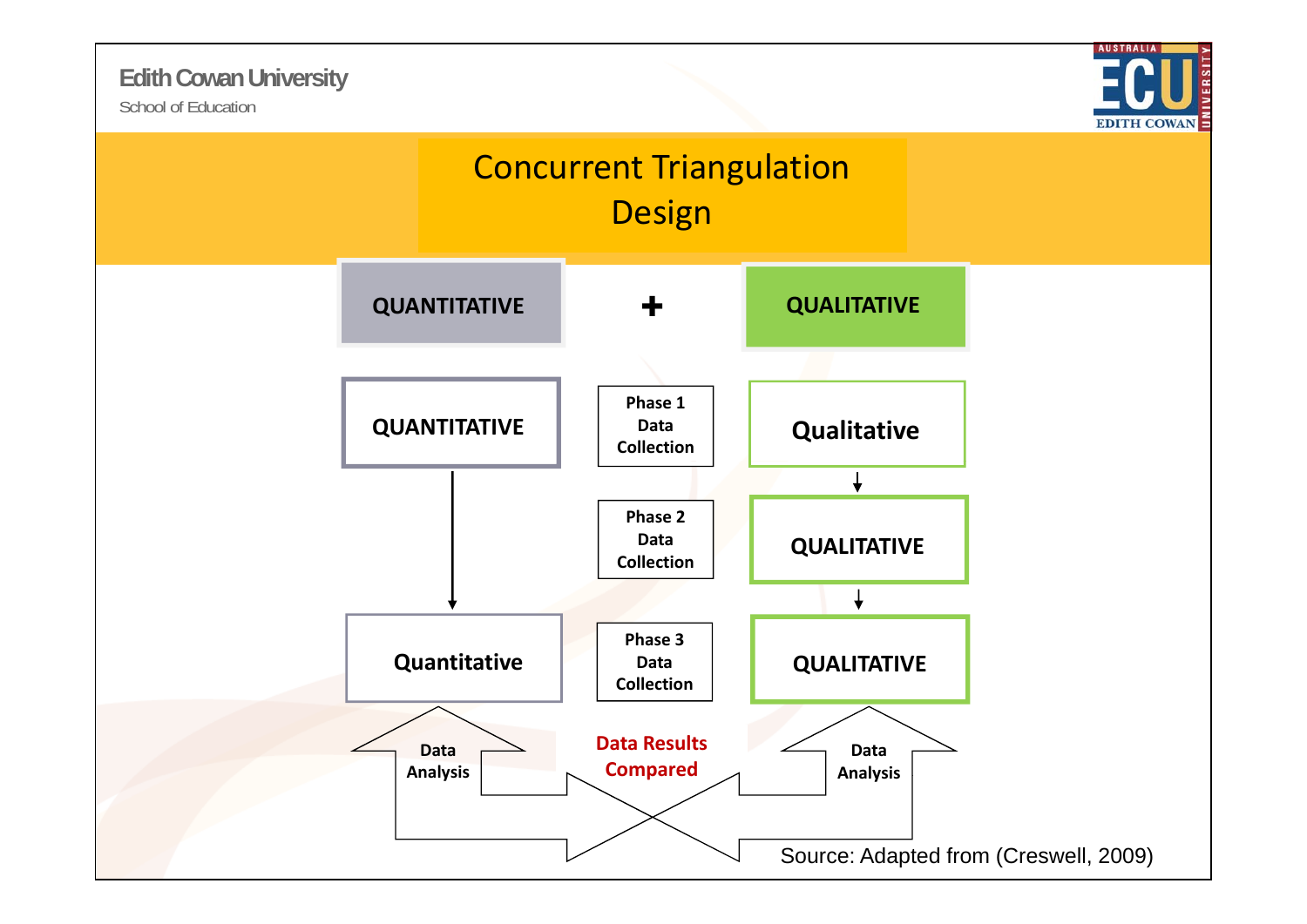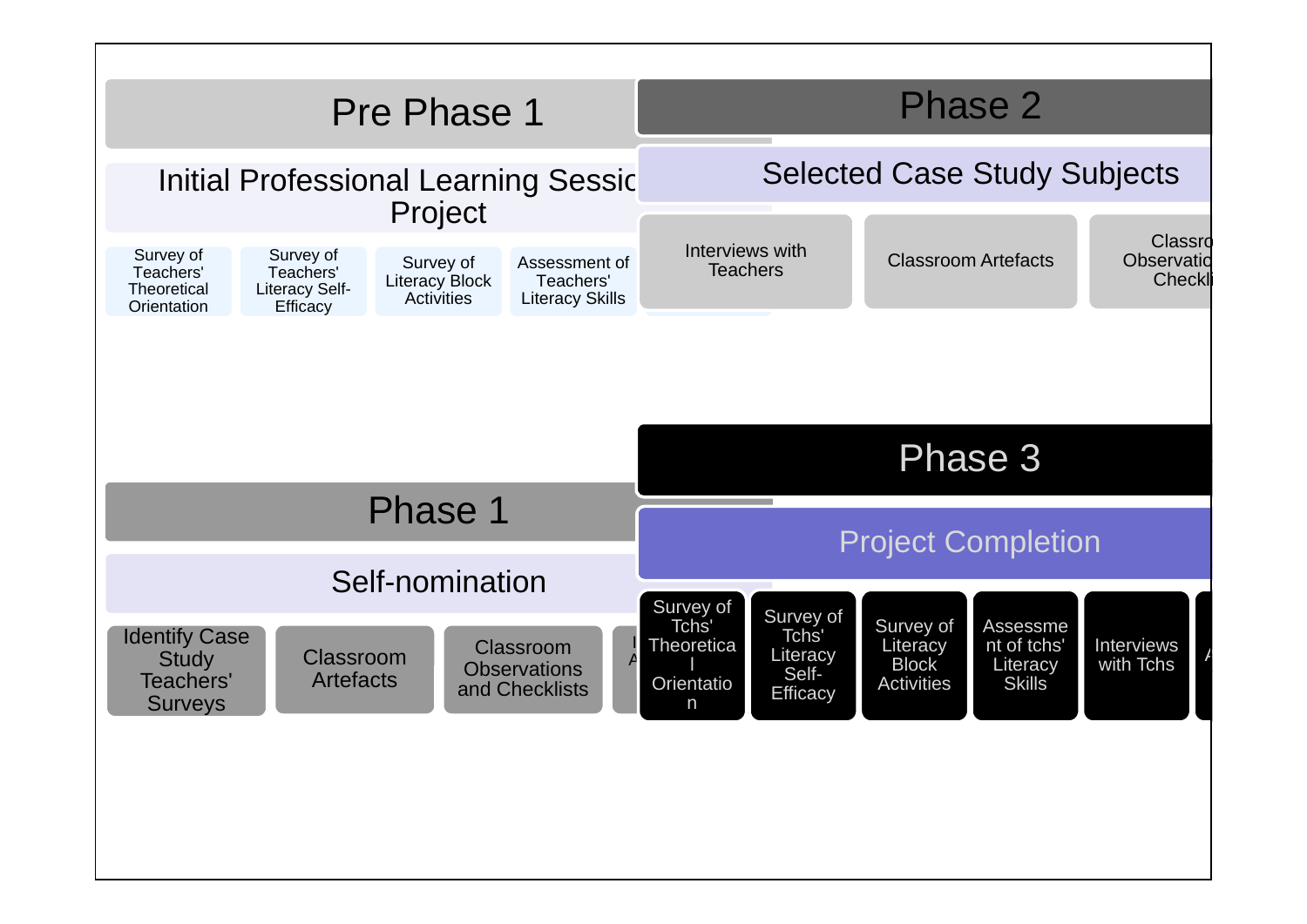

# The Preliminary Findings

| Item (rated 1 = strongly disagree, 2 = disagree, 3 = Mean<br>somewhat agree, $4 = agree$ , $5 = strongly agree$ ) |     | Case<br><b>Study</b><br><b>Mean</b> |
|-------------------------------------------------------------------------------------------------------------------|-----|-------------------------------------|
| Impact of Professional Learning on your teaching                                                                  | 3.5 | 3.9                                 |
| Impact of Professional Learning on your students                                                                  | 3.2 | 3.6                                 |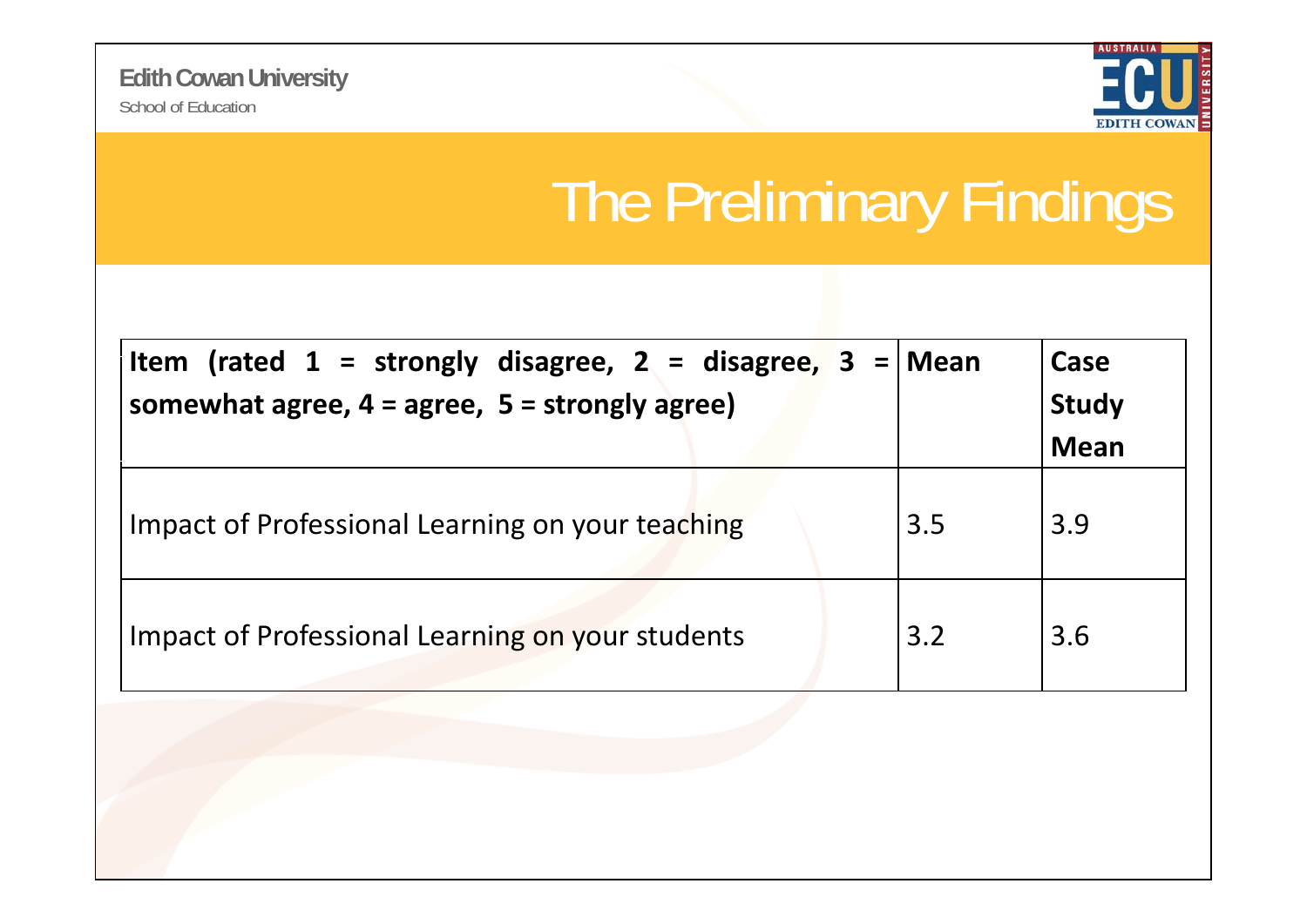#### Paired Samples Test SE questions from SLCRC

|                           | <b>Paired Differences</b> |           |      |                         |         |         |    |         |
|---------------------------|---------------------------|-----------|------|-------------------------|---------|---------|----|---------|
|                           |                           |           |      | 95% Confidence Interval |         |         |    | Sig.    |
|                           |                           | Std.      | Std. | Error of the Difference |         |         |    |         |
|                           | Mean                      | Deviation | Mean | Lower                   | Upper   |         | df | tailed) |
| Joshi<br>SE pre-2.11 2.45 |                           |           | .48  | $-3.11$                 | $-1.12$ | $-4.40$ | 25 | .00     |
| <b>TOT - Joshi SE</b>     |                           |           |      |                         |         |         |    |         |
| post TOT                  |                           |           |      |                         |         |         |    |         |

#### Paired Samples Test for Self‐Efficacy Survey

|                          | <b>Paired Differences</b> |           |      |                      |                            |      |    |         |
|--------------------------|---------------------------|-----------|------|----------------------|----------------------------|------|----|---------|
|                          |                           | Std.      | Std. | Error the Difference | 95% Confidence Interval of |      |    | Sig.    |
|                          | Mean                      | Deviation | Mean | Lower                | Upper                      |      | df | tailed) |
| $ SE$ Total Pre $-12.24$ |                           | 2.20      | .44  | 1.33                 | 3.15                       | 5.08 | 24 | .00     |
| Post                     |                           |           |      |                      |                            |      |    |         |